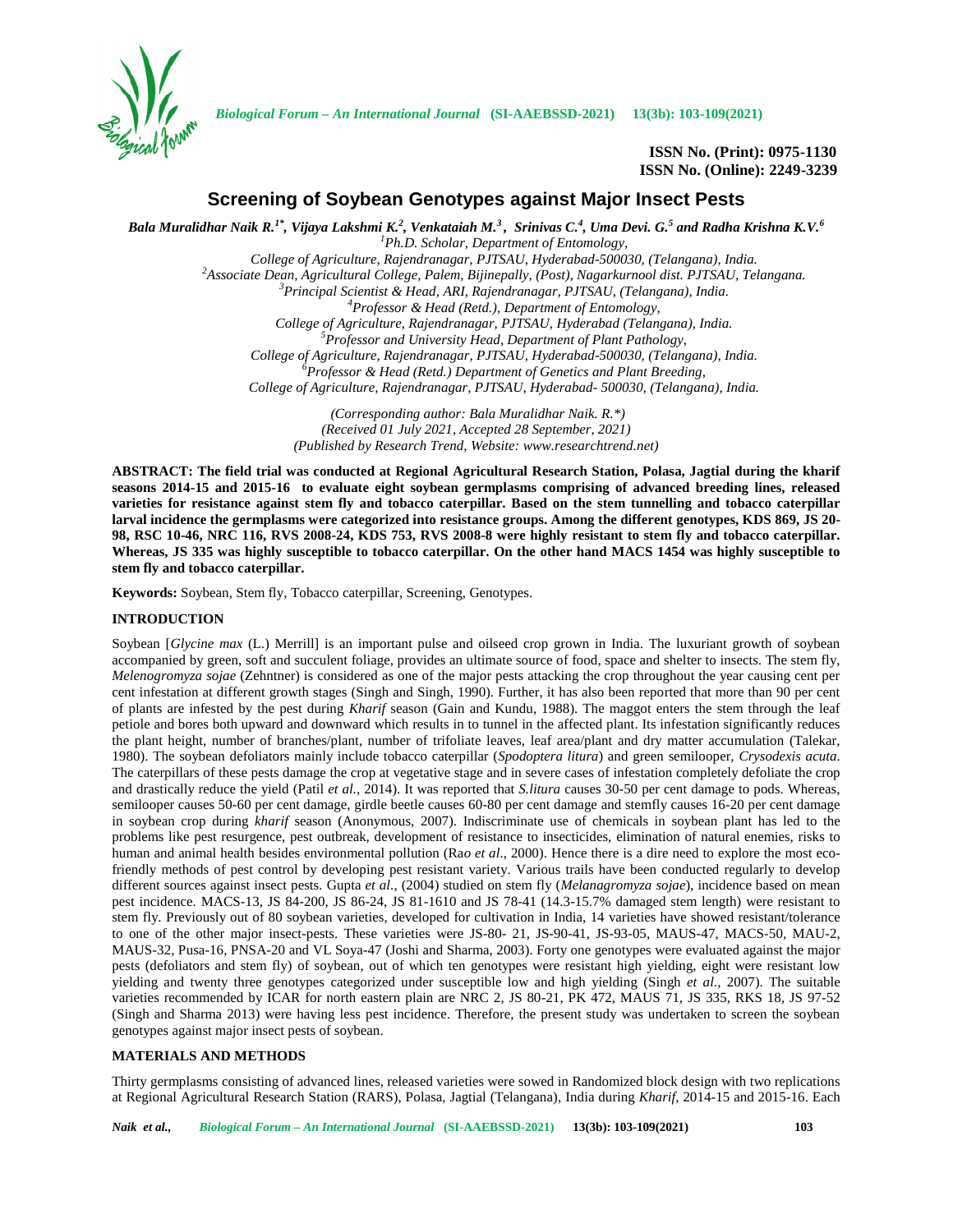genotype had  $3.5 \times 3.5$  m plot size and sown at 45 cm row spacing. Observations on per cent damage and stem tunnelling due to stem fly was recorded. Number of infested plants by stem fly (Hole at the base of the plant) were counted in each plot per meter row length and converted to per cent damage stem tunneling was calculated by following formula.

## Plant height % Stem Tunneling =  $\frac{\text{Length of tunnel}}{\text{X}} \times 100$

d sown at 45 cm row spacing. Observations on per cent damage<br>sted plants by stem fly (Hole at the base of the plant) were cou<br>amage stem tunneling was calculated by following formula.<br>% Stem Tunneling =  $\frac{\text{Length of tunnel}}{\text{Plant height}} \times$ The incidence of leaf eating caterpillar, *Spodoptera litura* was recorded by taking the visual counts of larval population in one meter row length of each replication of the treatment. The data was converted to appropriate transformed values and subjected to statistical analysis categorization using the AICRPs method (Sharma, 1996).

## **RESULTS AND DISCUSSION**

*A. Screening of soybean genotypes against stem fly (Melanagromyza sojae)*

The results obtained from the screening of soybean genotypes against stem fly carried out at two stages of the crop growth period namely at flowering and harvesting stage (Tables 1, 2 and Fig 1, 2).

## **Table 1: Screening of soybean genotypes against stemfly incidence during flowering stage at RARS, Jagtial, during** *kharif***, 2014 and 2015.**

| Sr.No.            | <b>Genotypes</b> | % Stemfly incidence (Flowering stage) |              |
|-------------------|------------------|---------------------------------------|--------------|
|                   |                  | 2014                                  | 2015         |
| 1.                | AMS 1002         | 22.50(28.32)                          | 23.61(29.07) |
| $\overline{2}$ .  | JS20-98          | 11.11(19.47)                          | 22.50(28.32) |
| $\overline{3}$ .  | <b>KDS869</b>    | 10.56(18.96)                          | 16.25(23.77) |
| 4.                | RSC10-46         | 21.11(27.35)                          | 11.11(19.47) |
| 5.                | DSb28-3          | 18.75(25.66)                          | 25.00(30.00) |
| 6.                | <b>NRC116</b>    | 11.81(20.10)                          | 11.81(20.10) |
| 7.                | DS3102           | 23.61(29.07)                          | 30.00(33.21) |
| 8.                | RVS2008-24       | 10.00(18.43)                          | 22.22(28.12) |
| 9.                | <b>AMS 1004</b>  | 15.56(23.23)                          | 34.03(35.68) |
| 10.               | <b>KDS753</b>    | 11.11(19.47)                          | 12.50(20.70) |
| 11.               | JS20-87          | 20.56(26.96)                          | 27.50(31.63) |
| 12.               | VSL88            | 26.11(30.73)                          | 26.67(31.09) |
| 13.               | <b>RSC10-15</b>  | 24.31(29.54)                          | 28.75(32.42) |
| 14.               | DSb24            | 16.67(24.09)                          | 31.25(33.99) |
| 15.               | <b>RVS2008-8</b> | 12.50(20.70)                          | 10.00(18.43) |
| 16.               | <b>MACS1454</b>  | 23.75(29.17)                          | 35.00(36.27) |
| 17.               | PS1552           | 50.00(45.00)                          | 32.22(34.58) |
| 18.               | JS20-96          | 21.67(27.74)                          | 24.31(29.54) |
| 19.               | <b>NRC100</b>    | 25.56(30.47)                          | 30.00(33.21) |
| $\overline{20}$   | KBS23-2014       | 21.25(27.45)                          | 11.25(19.60) |
| 21.               | <b>VLS-67</b>    | 12.50(20.70)                          | 23.75(29.17) |
| 22.               | $LSB-23$         | 10.00(18.43)                          | 26.11(30.73) |
| $\overline{23}$ . | $TS-13$          | 16.25(23.77)                          | 18.75(25.66) |
| 24.               | Bheem            | 44.44(41.81)                          | 30.56(33.56) |
| 25.               | Basara           | 15.55(23.23)                          | 15.56(23.23) |
| 26.               | AMS.MB-5-19      | 17.50(24.73)                          | 20.56(26.96) |
| 27.               | EC212093GP-56    | 11.25(19.60)                          | 21.11(27.35) |
| 28.               | EC242093GP-16    | 16.11(23.66)                          | 21.25(27.45) |
| 29.               | JS-93-05         | 22.92(28.60)                          | 17.50(24.73) |
| 30.               | JS-335(LC)       | 26.67(31.09)                          | 25.00(30.00) |
|                   | <b>SEM</b>       | 1.42                                  | 1.78         |

\*Figures in parentheses are arcsine transformed values



**Fig. 1.** Screening of soybean genotypes against stem fly incidence during flowering stage at RARS, Jagtial during *kharif,* 2014- 2015.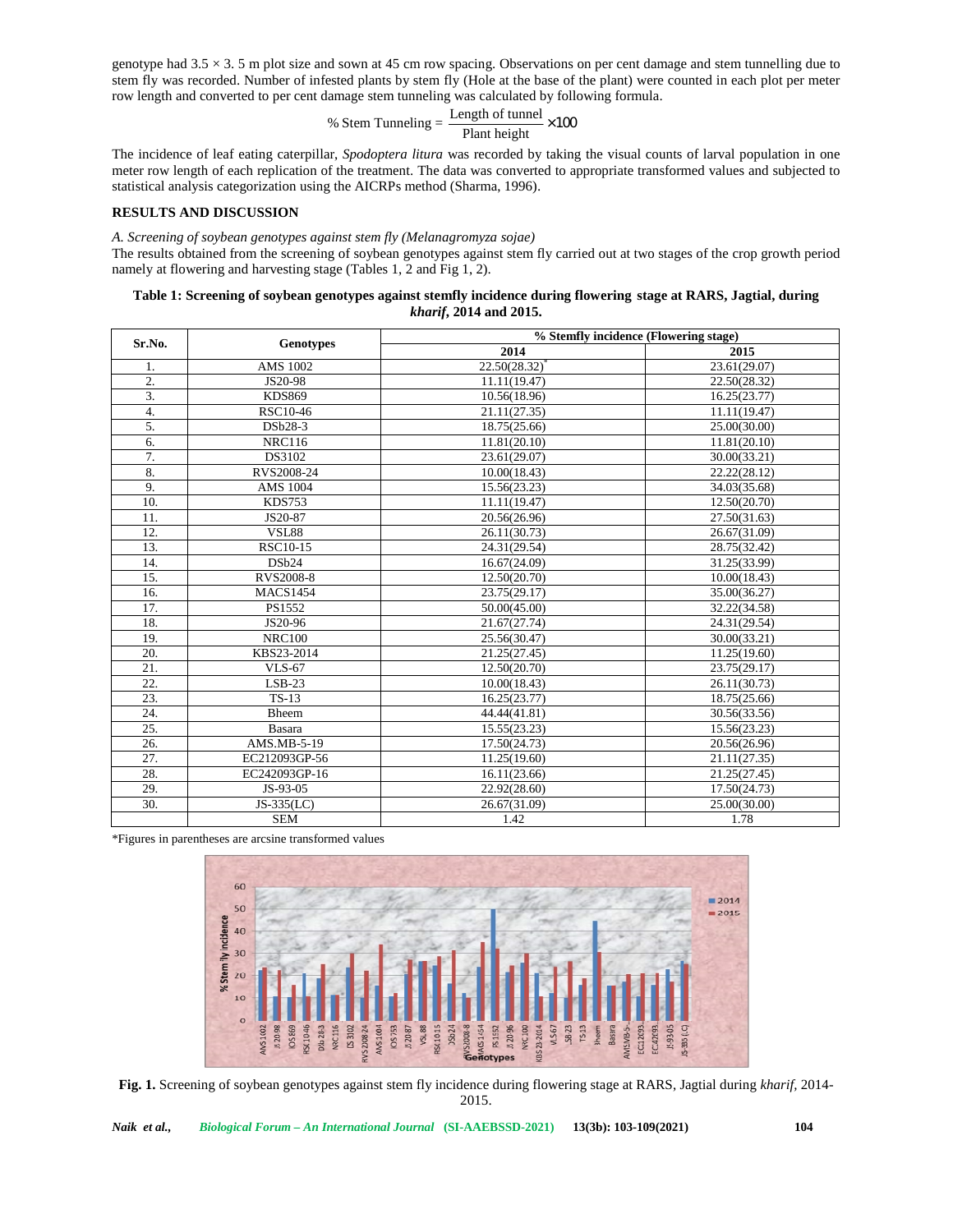## **Table 2: Screening of soybean genotypes against stem tunneling during harvesting stage at RARS, Jagtial, during** *kharif***, 2014 and 2015**

| Sr. No.           | Genotypes       | %Stem tunneling (Harvesting stage)           |                                 |
|-------------------|-----------------|----------------------------------------------|---------------------------------|
|                   |                 | 2014                                         | 2015                            |
| 1.                | <b>AMS 1002</b> | $31.96$ <sup>MR</sup> $(34.43)$ <sup>*</sup> | $26.45$ MR <sub>(30.45)</sub>   |
| 2.                | JS20-98         | $24.68$ HR <sub>(29.79)</sub>                | $26.05$ MR <sub>(30.69)</sub>   |
| $\overline{3}$ .  | <b>KDS869</b>   | $27.77$ <sup>HR</sup> $(31.8)$               | $19.55$ HR <sub>(26.24)</sub>   |
| 4.                | RSC10-46        | $31.63$ <sup>MR</sup> $(34.22)$              | $14.75$ <sup>HR</sup> $(22.59)$ |
| 5.                | DSb28-3         | $31.22$ <sup>MR</sup> $(33.97)$              | $26.70$ MR <sub>(31.11)</sub>   |
| 6.                | <b>NRC116</b>   | $28.28$ <sup>HR</sup> $(32.12)$              | $17.20$ HR $(24.5)$             |
| 7.                | DS3102          | $32.37$ MR <sub>(34.68)</sub>                | $30.05^{\text{LR}}(33.24)$      |
| 8.                | RVS2008-24      | $22.71$ HR <sub>(28.68)</sub>                | $25.95$ MR <sub>(30.62)</sub>   |
| 9.                | <b>AMS 1004</b> | $29.29^{\rm R}(32.77)$                       | $39.20^{LR}$ (38.76)            |
| 10.               | <b>KDS753</b>   | $27.91$ HR <sub>(31.89)</sub>                | $16.05$ HR <sub>(23.62)</sub>   |
| 11.               | JS20-87         | $31.48$ <sup>MR</sup> $(34.13)$              | $29.20^{MR}(32.71)$             |
| 12.               | <b>VSL88</b>    | $32.66^{MR}(34.85)$                          | $28.90$ MR <sub>(32.52)</sub>   |
| $\overline{13}$ . | <b>RSC10-15</b> | 32.47 <sup>MR</sup> (34.74)                  | $29.45^{MR}(32.87)$             |
| 14.               | DSb24           | $31.09^{MR}(33.89)$                          | $31.95^{LR}(34.42)$             |
| 15.               | RVS2008-8       | $27.60$ HR <sub>(31.69)</sub>                | $11.05$ <sup>HR</sup> $(19.42)$ |
| 16.               | <b>MACS1454</b> | $32.39^{MR}(34.69)$                          | $40.75$ <sup>HS</sup> $(39.67)$ |
| 17.               | PS1552          | $\frac{1}{32.49}MR_{(34.75)}$                | $36.15^{\text{S}}(36.96)$       |
| 18.               | JS20-96         | $31.87^{MR}(34.37)$                          | $16.10$ <sup>HR</sup> $(23.66)$ |
| 19.               | <b>NRC100</b>   | $32.61^{MR}(34.82)$                          | $30.80^{LR}(33.71)$             |
| 20.               | KBS23-2014      | $31.73^{MR}(34.28)$                          | $17.10$ <sup>HR</sup> $(24.43)$ |
| 21.               | <b>VLS-67</b>   | $29.27^{\rm R}(32.75)$                       | $26.54^{MR}(31.01)$             |
| 22.               | $LSB-23$        | $27.61$ HR <sub>(31.70)</sub>                | $28.21^{MR}(32.08)$             |
| 23.               | $TS-13$         | $30.28$ <sup>MR</sup> $(33.39)$              | $22.79^{MR}(28.51)$             |
| 24.               | Bheem           | $31.93^{MR}(34.41)$                          | $31.24^{LR}(33.98)$             |
| 25.               | Basara          | $19.84$ HR <sub>(26.45)</sub>                | $17.41$ <sup>HR</sup> $(24.66)$ |
| 26.               | AMS.MB-5-19     | $31.17$ <sup>MR</sup> $(33.94)$              | $23.61$ <sup>HR</sup> $(29.07)$ |
| 27.               | EC212093GP-56   | $27.98$ <sup>HR</sup> $(31.94)$              | 25.54 <sup>MR</sup> (30.47)     |
| 28.               | EC242093GP-16   | $30.19$ <sup>MR</sup> $(33.33)$              | $25.71^{MR}(30.46)$             |
| 29.               | JS-93-05        | 32.14 <sup>MR</sup> (34.53)                  | $19.95$ <sup>HR</sup> $(26.53)$ |
| 30                | $JS-335(LC)$    | $32.73^{MR}(34.9)$                           | $27.10^{MR}(31.37)$             |
|                   | GM              | 33.12                                        | 30.02                           |
|                   | <b>SEM</b>      | 1.25                                         | 1.58                            |
|                   | CD@1%           | 4.89                                         | 6.16                            |
|                   | CD@5%           | 3.62                                         | 4.57                            |

\*Figures in parentheses are arc sine transformed values



**Fig. 2.** Screening of soybean genotypes against stem tunnelling during harvesting stage at RARS, Jagtial during *kharif*, 2014- 2015.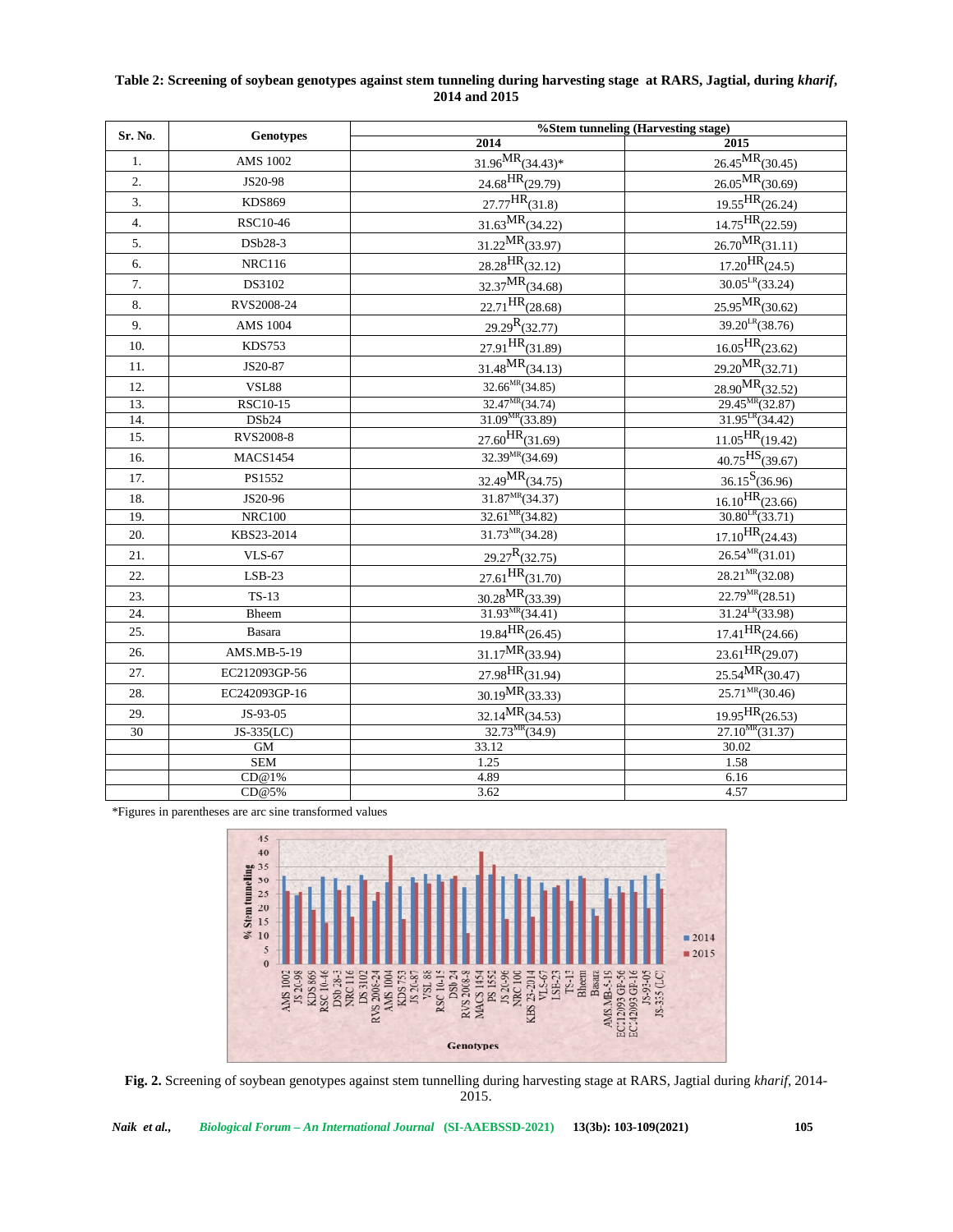The perusal of the data obtained from the screening of soybean genotypes against stem fly at flowering stage during *kharif*, 2014 indicated that the stem fly infestation recorded per meter row length (mrl) of various genotypes ranged from 10.00 to 50.00 per cent and the twenty seven genotypes which recorded the stem fly infestation ranged from 10.00 to 26.67 per cent which were on par with each other and were regarded as next best treatments. The maximum stem fly infestation of 50.00 per cent was recorded in PS 1552 which was on par with Bheem (44.44%). The minimum stem fly incidence was observed in the genotypes RVS 2008- 24 and LSB-23, with 10 per cent infestation.

The stem fly infestation recorded during *kharif* 2015 ranged from 10.00 to 44.44 percent and no significant differences were observed between the genotypes with respect to the stem fly infestation.

The stem fly infestation at the harvesting was assessed based on the stem tunneling caused by stem fly at harvesting stage during *kharif,* 2014 which ranged from 19.84 to 32.73 per cent. During harvesting stage also, Basara recorded significantly lowest stem tunneling of 19.84 per cent followed by RVS 2008-24 (22.71 per cent) in contrast to local check, JS-335 which recorded significantly highest stem tunnelling (32.73%). The stem tunneling recorded in the other genotypes varied from 24.68 per cent to 32.47 per cent.

The screening studies carried out during *kharif,* 2015 revealed that the stem fly tunneling in different treatments varied from 11.05 to 40.75 per cent and during this season RVS 2008-8 genotype showed its supremacy over other genotypes by recording significantly lowest infestation of 11.05 percent followed by RSC 10-46 (14.75%) and KDS 753 (16.05%). While maximum stem tunnelling of 40.75 per cent was observed in MACS 1454 followed by AMS 1004 (39.20%). The stem tunnelling in rest of the genotypes varied from 17.41 per cent to 36.15 per cent.

#### *B. Categorization of soybean genotypes against Stem fly based on stem tunneling*

Based on the per cent stem tunneling caused by stem fly in different genotypes of both the *kharif* seasons of 2014 and 2015, the genotypes were categorized into six classes as Highly Resistant (HR), Resistant (R), Moderately Resistant (MR), Low Resistant (LR), Susceptible (S) and Highly Susceptible (HS) based on the scale developed by AICRIP method of categorization (Sharma 1996).

A perusal of results furnished in the Table 3 revealed that out of the thirty genotypes screened for the *kharif*, 2014 nine genotypes were classified as highly resistant, two as resistant and nineteen as moderately resistant genotypes. The genotypes JS 20-98, KDS-869, NRC 116, RVS 2008-24, KDS 753, RVS 2008-8, Lsb-23, Basara and EC212093GP-56 which recorded the stem tunnelling range between 0.00 per cent to 28.23 per cent were categorized as highly resistant and two genotypes AMS 1004 and VLS-67 which recorded the stem tunnelling range between 28.23 to 29.50 per cent were categorized as resistant. While the remaining nineteen genotypes AMS 1002, RSC 10-46, DSb 28-3, DS 3102, JS 20-87, VLS 88, RSC 10-15, DSb 24, MACS 1454, PS 1552, JS 20-96, NRC 100, KBS 23-2014, TS-13, Bheem, AMS.MB-5-19, EC242093GP-16, JS-93-05 and JS-335 with stem tunnelling range between 29.50 per cent to 33.12 per cent were categorized as moderately resistant. None of the genotypes showed susceptible reaction against the pest.

The results for the *kharif*, 2015 revealed that out of the thirty genotypes, ten genotypes were classified as highly resistant, thirteen as moderately resistant, five as least resistant, one each as susceptible and highly susceptible genotypes. The genotypes KDS-869, RSC 10-46, NRC 116, KDS 753, RVS 2008-8, JS 20-96, KBS 23-2014, Basara, AMS.MB-5-19 and JS-93-05 which recorded the stem tunnelling range between 0.00 per cent and 24.04 per cent were categorized as highly resistant and thirteen genotypes AMS 1002, DSb28-3, JS20-87, VSL-88, RSC 10-15, VLS-67, Lsb-23, TS-13, EC212093GP-56, EC242093GP-16 and JS-335 which recorded the stem tunnelling range between 25.45 to 30.02 per cent were categorized as moderately resistant, while the five genotypes, DS 3102, AMS 1004,DSb 24, MACS and NRC 100, with stem tunnelling range between 30.02 percent to 34.59 per cent were categorized as least resistant. One genotype PS 1552 with stem tunnelling range between 34.59 - 36.36 per cent showed susceptible reaction against the pest, whereas MACS 1454 genotype above 36.36 per cent stem tunnelling showed high susceptibility against the pest.

The present results on stem tunneling by stem fly support with the findings of Jayappa (2000) who reported stem tunneling of 13.1-31.90 per cent in different soybean varieties by stem fly. The results reported by Venkataravanappa (1996) were also in line with the present findings who screened 21 soybean varieties against *M. sojae,* and found few varieties *viz.,* MACS 366, MACS 124, JS 89-43, MACS 375, KB 111, JS SH -41, JS SH 1310, MACS 329 and JS 87-59 (normal duration) and JS 87-50 and JS 87- 59 (early duration) as moderately resistant. The present findings are in confirmity with Kavita, (2006), where gentotype NRC's recorded lowest stem tunneling and genotype MAS-2001-1 and KHSb-2 recorded highest stem tunneling among 27 tested genotypes. Singh *et al*., (1988) reported that DS 76-129, PK 472, MACS 75 and JS 76-259 cultivars did not differ significantly with regard to infestation by *M. sojae*. The varietal evaluation studies of soybean cultivars carried out for major insect pests at Parbhani showed that stem length tunnelled due to stem fly *(Melanagromyza sojae*) varied from 5.87 to 14.07%. The highest stem length tunnelling was recorded in JS (SH)-9246 (14.07%) and the lowest in NRC-37 (5.86%) as reported by Salunke *et al*., (2002). Upadhay (2017) reported that out of nine soybean genotypes tested, JS 20-122 recorded the least per cent stem tunneling (4.67%) whereas the maximum per cent tunneling (20.82%) was observed in genotype JS 20-111. On the basis of incidence of stem fly, genotype JS 20-108 was found to be less susceptible and check variety JS 20-29 was highly susceptible.

#### *C. Screening of soybean genotypes against tobacco caterpillar, (Spodoptera litura)*

The varietal preference studies of soybean against tobacco caterpillar carried out during *kharif,* 2014 showed significant differences in the reaction of genotypes against tobacco caterpillar. The results revealed that the genotype NRC 116 recorded significantly lowest (1.17 larvae/mrl) larval population at par with KDS-869 (1.17 larvae/mrl). Significantly highest (7.00 larvae/mrl) larval population of *S. litura* was recorded in JS 335 than rest of the genotypes followed by DSb 24 (6.00 l/mrl) and, JS 20-87 (5.83l/mrl) and TS-13 ( 5.00 larvae/mrl) which were on par with each other (Table 3).

The screening studies carried out during *kharif* ,2015 season also followed the similar trend where in the genotype NRC 116 exhibited the lowest (1.10 larvae/mrl) *S. litura* larval population and it was at par with PS 1552 (1.30 larvae/mrl) , JS 20-98 (1.30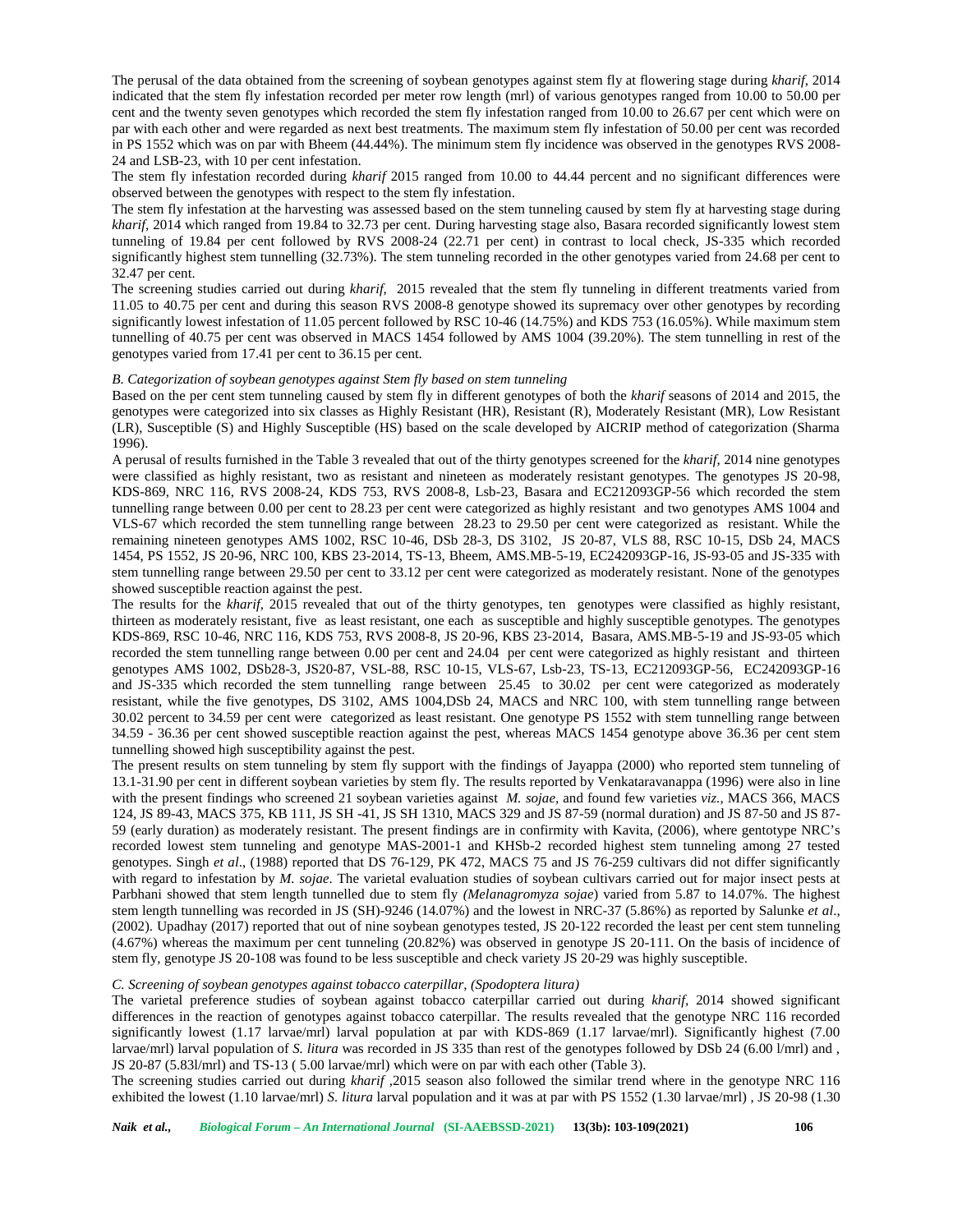larvae/mrl) followed by NRC 100 (1.40 larvae/mrl) and KDS 753 (1.40 larvae/mrl). The tobacco caterpillar showed significantly highest preference to JS -335 (4.50 larvae/mrl) followed by DSb 28-3 (4.30 larvae/mrl) and KBS 23-2014 (4.10 larvae/mrl) which were on par with each other Table 3.

| Sr.No.           | <b>Genotypes</b> | Number of larvae (mrl)                 |                                        |
|------------------|------------------|----------------------------------------|----------------------------------------|
|                  |                  | $\sqrt{2014}$                          | 2015                                   |
| $1.$             | <b>AMS 1002</b>  | $3.50^{LR}(1.99)^*$                    | $2.30^{R}(1.67)$                       |
| 2.               | JS20-98          | $1.17$ <sup>HR</sup> $(1.28)$          | $1.30$ <sup>HR</sup> $(1.34)$          |
| 3.               | <b>KDS869</b>    | $2.17$ HR <sub>(1.63)</sub>            | $2.20$ <sup>HR</sup> $(1.64)$          |
| $\overline{4}$ . | RSC10-46         | $1.83$ <sup>HR</sup> $(1.52)$          | $2.10$ HR <sub>(1.61)</sub>            |
| 5.               | DSb28-3          | $4.83$ <sup>HS</sup> $(2.30)$          | $4.30$ <sup>HS</sup> $(2.19)$          |
| 6.               | <b>NRC116</b>    | $1.17$ <sup>HR</sup> $(1.28)$          | $1.10$ HR <sub>(1.26)</sub>            |
| 7.               | DS3102           | $1.83$ HR <sub>(1.52)</sub>            | $\overline{1.50}$ HR <sub>(1.41)</sub> |
| 8.               | RVS2008-24       | $3.00$ HR <sub>(1.86)</sub>            | $1.70$ HR <sub>(1.48)</sub>            |
| 9.               | <b>AMS 1004</b>  | $2.83$ <sup>HR</sup> $(1.82)$          | $2.50$ <sup>LR</sup> $(1.73)$          |
| 10.              | <b>KDS753</b>    | $2.17$ HR <sub>(1.63)</sub>            | $1.40$ HR $(1.37)$                     |
| 11.              | JS20-87          | $5.83$ <sup>HS</sup> $(2.51)$          | $3.30$ <sup>HS</sup> $(1.94)$          |
| 12.              | <b>VSL88</b>     | $3.33$ MR <sub>(1.95)</sub>            | $3.20$ <sup>HS</sup> $(1.92)$          |
| 13.              | RSC10-15         | $4.17$ <sup>HS</sup> $(2.15)$          | $1.90$ HR $(1.54)$                     |
| 14.              | DSb24            | $6.00$ <sup>HS</sup> $(2.54)$          | $3.50$ HS(1.99)                        |
| 15.              | RVS2008-8        | $2.17$ <sup>HR</sup> $(1.63)$          | $2.30^{R}(1.67)$                       |
| 16.              | <b>MACS1454</b>  | $4.83$ <sup>HS</sup> $(2.30)$          | $3.40$ HS $(1.97)$                     |
| 17.              | PS1552           | $3.17$ HR <sub>(1.91)</sub>            | $1.30$ HR <sub>(1.33)</sub>            |
| 18.              | JS20-96          | $3.33$ MR <sub>(1.95)</sub>            | $1.60$ HR <sub>(1.44)</sub>            |
| 19.              | <b>NRC100</b>    | $2.50$ HR <sub>(1.72)</sub>            | $1.40$ <sup>HR</sup> $(1.37)$          |
| 20.              | KBS23-2014       | $4.83$ <sup>HS</sup> $(2.30)$          | $4.10$ <sup>HS</sup> $(2.14)$          |
| 21.              | <b>VLS-67</b>    | $4.17$ <sup>HS</sup> $(2.15)$          | $2.40^{MR}(1.69)$                      |
| 22.              | $LSB-23$         | $2.83$ HR <sub>(1.82)</sub>            | $2.30^{R}(1.67)$                       |
| 23.              | $TS-13$          | $5.00$ <sup>HS</sup> $(2.34)$          | $2.00$ <sup>HR</sup> $(1.58)$          |
| 24.              | Bheem            | $2.17$ <sup>HR</sup> $(1.63)$          | $2.90$ <sup>HS</sup> $(1.84)$          |
| 25.              | Basara           | $4.67$ <sup>HS</sup> $(2.26)$          | $1.60$ HR $(1.44)$                     |
| 26.              | AMS.MB-5-19      | $2.83$ HR <sub>(1.82)</sub>            | $3.50$ HS $(1.99)$                     |
| 27.              | EC212093GP-56    | $3.83$ <sup>HS</sup> $(2.08)$          | $2.70$ <sup>HS</sup> $(1.78)$          |
| 28.              | EC242093GP-16    | $3.33$ MR <sub>(1.95)</sub>            | $3.40$ <sup>HS</sup> $(1.97)$          |
| 29.              | JS-93-05         | $\overline{4.33}$ HS <sub>(2.19)</sub> | $2.80$ <sup>HS</sup> $(1.81)$          |
| 30.              | JS-335(LC)       | $7.00$ HS <sub>(2.73)</sub>            | $4.50$ HS(2.23)                        |
|                  | GM               | 3.49(1.96)                             | 2.48(1.70)                             |
|                  | <b>SEM</b>       | 0.07                                   | 0.05                                   |
|                  | CD@1%            | 0.27                                   | 0.20                                   |
|                  | CD@5%            | 0.20                                   | 0.15                                   |

### **Table 3: Screening of soybean genotypes against tobacco caterpillar during** *kharif* **at RARS, Jagtial, 2014 and 2015.**

\*Figures in parentheses are square root transformed values



**Fig. 3.** Screening of soybean genotypes against tobacco caterpillar during flowering stage at RARS, Jagtial during *kharif*, 2014 and 2015.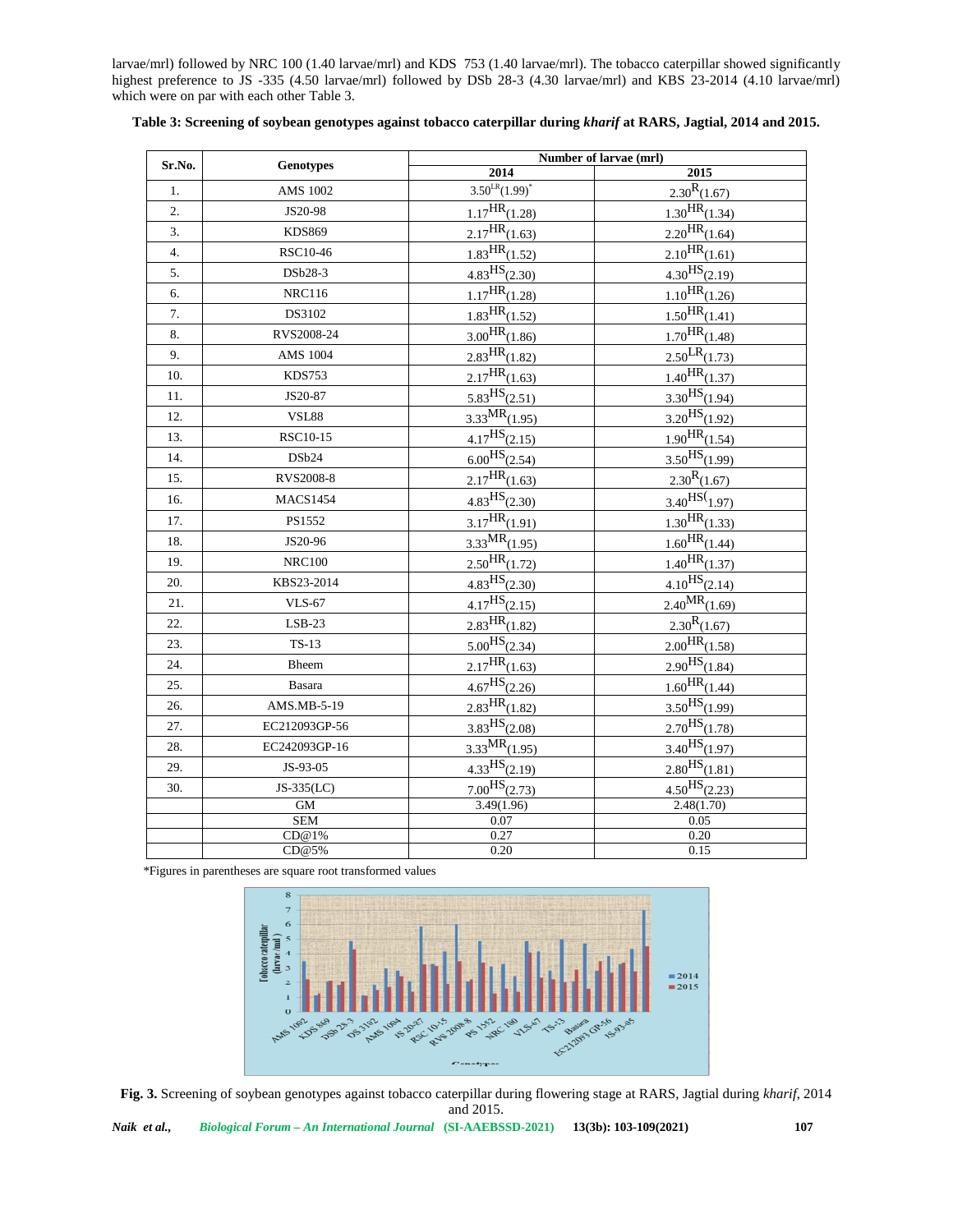#### *D. Categorization of genotypes against tobacco caterpillar, S.litura*

Based on the reaction of soybean genotypes against *S. litura* infestation during *kharif* 2014 and 2015, the genotypes were broadly classified in to six categories as Highly Resistant (HR), Resistant (R), Moderately resistant (MR), Low resistant (LR), Susceptible (S) and Highly susceptible (HS) based on the scale developed by AICRIP method of categorization (Sharma 1996). The results showed that for the *kharif*, 2014, fourteen genotypes *viz.,* JS 20-98, KDS 869, RSC 10-46, NRC 116, DS 3102, RVS 2008-24, AMS 1004, KDS 753, RVS 2008-8, PS 1552, NRC 100, Lsb 23 Bheem and AMS.MB-5-19 recorded population in the range of 0.00 - 3.22 larvae/mrl were classified as highly resistant, while, VSL 88, JS 20-96 and EC212093GP-56 recorded population in the range of 0.00 - 3.22 larvae/mrl were moderately resistant and AMS 1002 with a population range of 3.49- 3.69 larvae/mrl was classified as least resistant and the remaining twelve genotypes *viz.,* DSb 28-3, JS 20-87, RSC 10-15, DSb 24, MACS 1454, KBS 23-2014, VLS 67, TS 13, Basara, EC212093GP-56, JS-93-05 and JS-335 with a high population range of above 3.76 larvae/mrl fell under highly susceptible category. None of the genotypes were categorized under resistant and susceptible category.

The results showed that for the *kharif*, 2015, thirteen genotypes *viz*., JS 20-98, KDS 869, RSC 10-46, NRC 116, DS 3102, RVS 2008-24, KDS 753, RSC 10-15, PS 1552, JS 20-96, NRC 100, TS-13 and Basara recorded population in the range of 0.00 – 2.28 larvae/mrl were classified as highly resistant, while, AMS 1002, RVS 2008-8 and LSB -23 recorded population in the range of 2.28 - 2.33 larvae/mrl were resistant whereas VLS -67 and AMS 1004 with a population range between 2.33- 2.48 larvae/mrl were classified as moderately resistant. Whereas, AMS 1002 with a population range between 2.48- 2.63 larvae/mrl was claasified as least resistant and the remaining twelve genotypes *viz*., DSb 28-3, JS 20-87, VLS 88, DSb 24, MACS 1454, KBS 23-2014, Bheem, AMS.MB-5-19, EC212093GP-56, EC242093GP-16, JS-93-05 and JS-335 with a high population above 2.68 larvae/mrl fell under highly susceptible category. None of the genotypes were categorized under susceptible category (Table 4). The results obtained from the present findings were in line with the results of Hag *et al*. (1984); Gary *et al*. (1985) who reported the tolerance of soybean cultivars Caribe VCF-1 (BP-2) and F-76-8827 against *S. litura* and soybean cultivars *viz*., PL-209837 and FC 3152 possessed non-preference and antibiosis characters of host plant resistance against *S. litura*. Manu and Patel (2015) studied the host plant resistance against leaf eating caterpillars in seven varieties of soybean and reported that among different varieties highest number of leaf eating caterpillars (3.97 larvae/mrl), maximum per cent defoliation (40.56%) and maximum relative yield loss was recorded by JS 335 variety. Harish *et al.*, (2009) recorded lowest percentage of defoliators in KHSb-2 (14.33%) followed by DSb-1 and were categorized as highly resistant. Whereas, JS 335 and Monetta were classified as highly susceptible. Nayaka (2013) evaluated relative susceptibility of soybean genotypes against defoliators and reported that among the fifty genotypes, AMS-9933, was categorized as moderately resistant. Salunke (1999) reported that out of 14 soybean cultivars, highest incidence of defoliators was recorded in MAUS-2 and lowest leaf damage was recorded in cultivar NRC-37. Ashish *et al*., (2003) reported that the variety JS 71-05 and NRC 33 were highly resistant and NRC 18 and NRC 7 were resistant to tobacco caterpillar. Ahirwar *et al.* (2015) reported the maximum number of defoliator larvae on JS 335 during the fortnight of August. Shete *et al*., (2019) reported the lowest *S. litura* larvae on line KDS-1045, KDS-980 and check MAUS-158 and JS 97-52, while the highest numbers of larvae were observed on line DSB-28-3 and check JS-335. These results were in line with the present findings.

#### **CONCLUSION**

The perusal of the results obtained from the screening studies carried out with thirty genotypes against two major pests, stem fly, and tobacco caterpillar during *kharif*, 2014 and 2015 seasons resulted in the identification of some promising genotypes against these major pests. Among the different genotypes which showed differential reaction against the major pests, KDS 869 was highly resistant to both the pests, while six genotypes, JS 20-98, RSC 10-46, NRC 116, RVS 2008-24, KDS 753, RVS 2008-8 had shown highly resistant to moderate reaction to both stem fly and tobacco caterpillar. JS 335, Dsb 28-3 and MACS 1454 were highly susceptible to stem fly and tobacco caterpillar.

## **FUTURE SCOPE**

Based on the results obtained from the study, the genotypes which showed the promising results against the major pests need to be tested under green house conditions to confirm their performance against the major pests of soybean before using them in resistance breeding studies.

**Acknowledgement.** The author extends their acknowledgement to the advisory committee for guiding and also the non-teaching staff of the Regional Agricultural Research Station, Polasa, Jagtial for providing all the facilities and kind support. **Conflict of Interest.** The authors have not declared any conflict of interest.

#### **REFERENCES**

Anonymous (2007). Soybean, [www.ikisan.com.1-7.](www.ikisan.com.1-7)

- Ahirwar, R., Devi P., and Gupta, R. (2015). Seasonal incidence of major insect-pest and their biocontrol agent of soybean crop (*Glycine max* L. Mirrill). *Scientific Research and Essays*, *10*(12):402-406.
- Ashish, G., Sharma, A.N., Kapoor, K.N., Singh, R.N., and Garewal, A. (2003). Evaluation of soybean genotypes for resistance against major insect pests. *Research on crops*, *4*(2): 268-272.

Gain, D., and Kundu, G.G. (1988). Insecticidal control of soybean stem miner *Melanagromyza sojae* (Zehnt.). *Entomon., 13*(1): 99- 102.

Gary, D. J., Lambert, L., and Oyzts, J. D. (1985). Evaluation of soybean plant introductions for resistance to foliar feeding insects. *Journal of Mississippi Academic Science*, *30*: 67-82.

Gupta, M.P., Chourasia, S.K., Rai, H.S. (2004). Field resistance of soybean genotypes against incidence of major insect pest. *Annuals of Plant protection Sciences*, *12*(1): 63-99.

Hag, M., Karim, A. N. M. R. and Alam, S. (1984). Preliminary study of varietal reaction of soybean cultivars to leaf defoliators. *Tropical Grain Legume Bulletin, 29*: 35-37.